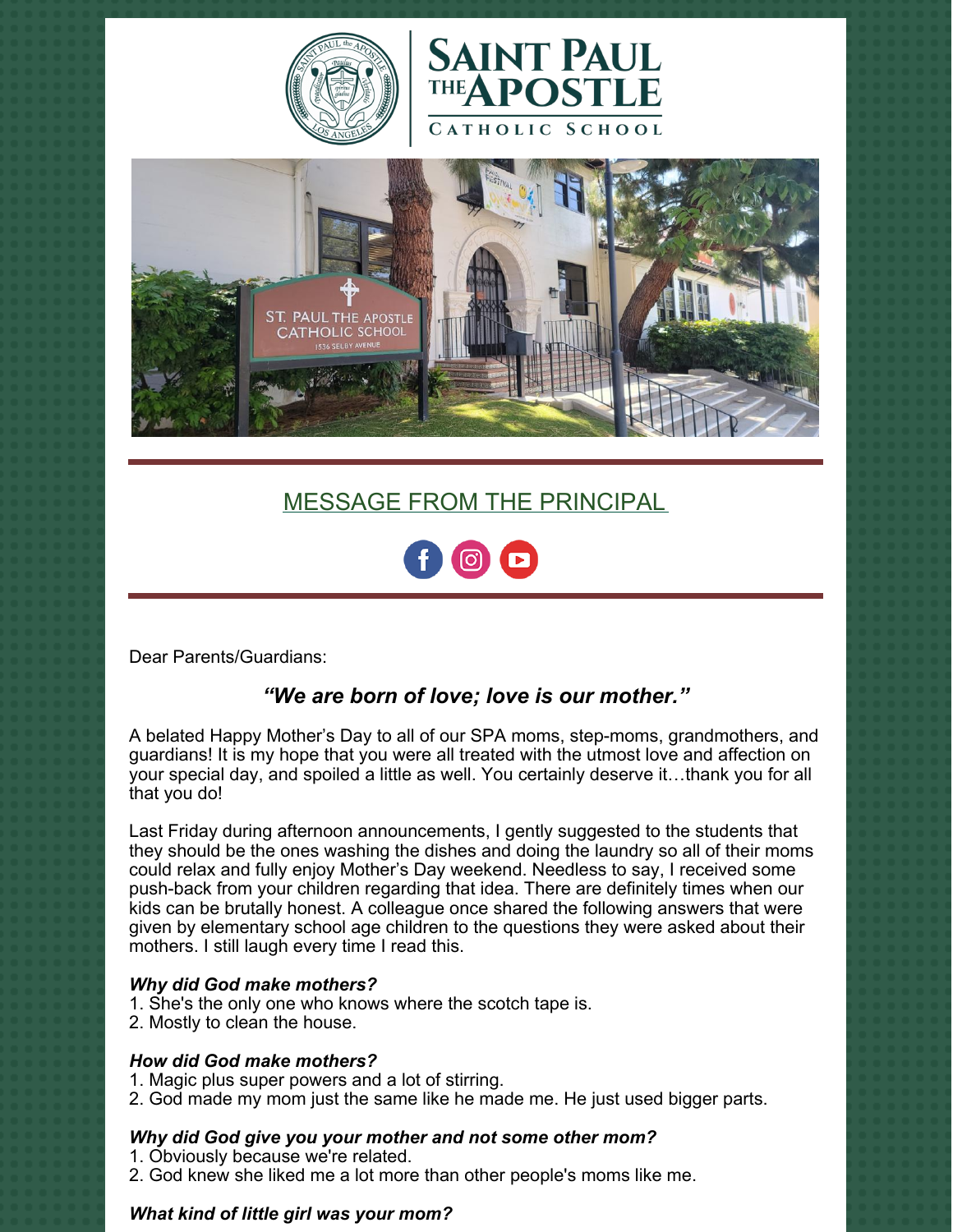- 1. I don't know because I wasn't there, but my guess would be pretty bossy.
- 2. They say she used to be nice.

# *Who's the boss at your house?*

- 1. Mom doesn't want to be the boss, but she has to because dad's such a goofball.
- 2. My mom! You can tell by room inspection. She always sees the stuff under the bed.

## *What's the difference between moms and dads?*

1. Moms work at work and work at home, and dads just work at work.

2. Dads are taller and stronger, but moms have all the real power because that's who you gotta ask if you want to sleep over at your friend's house.

## *What does your mom do in her spare time?*

- 1. Mothers don't do spare time.
- 2. To hear her tell it, she pays bills all day long.

## *If you could change one thing about your mom, what would it be?*

1. She has this weird thing about me keeping my room clean. I'd get rid of that. 2. I'd make my mom smarter. Then she would know it was my sister who did it and not me.

My heartfelt wish for everyone who has been gifted with the title of "mom" is that you are healthy, happy, loved, and abundantly blessed each and every single day!

Peace and Blessings,

Crystal Pinkofsky Principal

# **ANNOUNCEMENTS**

# **SPA BUDDY BENCH**



The Sister Stella Foundation is delighted to present the students of SPA a "Buddy Bench" to be placed on the school yard and used as a tool for making friends. In addition to unveiling the Buddy Bench, kindness on our campus will be highlighted this week with a special art project-- kindness rocks-- and a student-led kindness campaign. While kindness is always emphasized at SPA, this week we will focus on how we can make our campus a better place with simple acts towards our classmates, our teachers, and our families. The week will culminate in a jog-a-thon for St. Jude Children's Research Hospital where we will come together as a school and focus our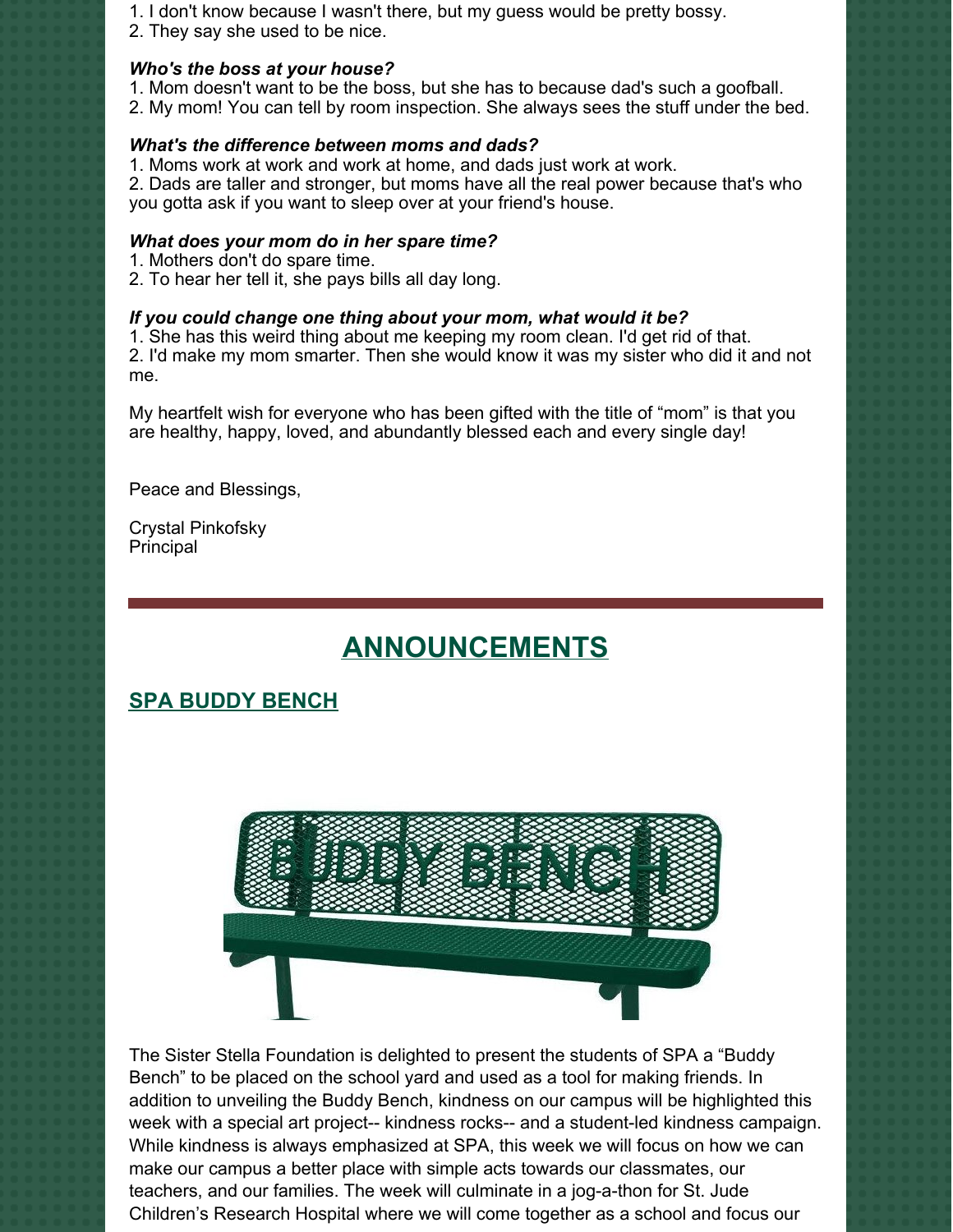kind acts towards our larger community and the world. The following is a link that will share a little more information about our Buddy Bench.

#### Buddy [Bench](https://www.youtube.com/watch?v=7ngi_s-sZ7Y) Video

# **2022-2023 SCHOOL CALENDAR**



The next school year is already calling. Although the ringing of the opening bell of the 2022-2023 school year is still 3 ½ months away, the work of preparing well and planning conscientiously has begun! The following list contains the **key dates** that should assist you in making personal plans for your family.

August 23, 2022 School begins April 7 – April 14, 2023 Easter Vacation June 9, 2023 Last day of school

September 5, 2022 Labor Day – NO SCHOOL October 17, 2022 Festival Clean-up – NO SCHOOL November 11, 2022 Veterans Day – NO SCHOOL November 23-25 Thanksgiving Holiday – NO SCHOOL December 19 – January 2 Christmas Vacation – NO SCHOOL January 16, 2023 Martin Luther King, Jr. – NO SCHOOL February 20, 2023 Presidents' Day – NO SCHOOL February 24, 2023 Religious Education Congress – NO SCHOOL March 3, 2023 Ski Weekend – NO SCHOOL May 19, 2023 Camp-Out Weekend – NO SCHOOL May 29, 2023 Memorial Day – NO SCHOOL

# **8TH GRADE GRADUATION INFORMATION**

Last Friday a special email containing pertinent information regarding graduation for the Class of 2022 was sent to all of the 8<sup>th</sup> grade families. If you did not receive this email, please let us know as soon as possible so that we can get this information to you. Thank you!

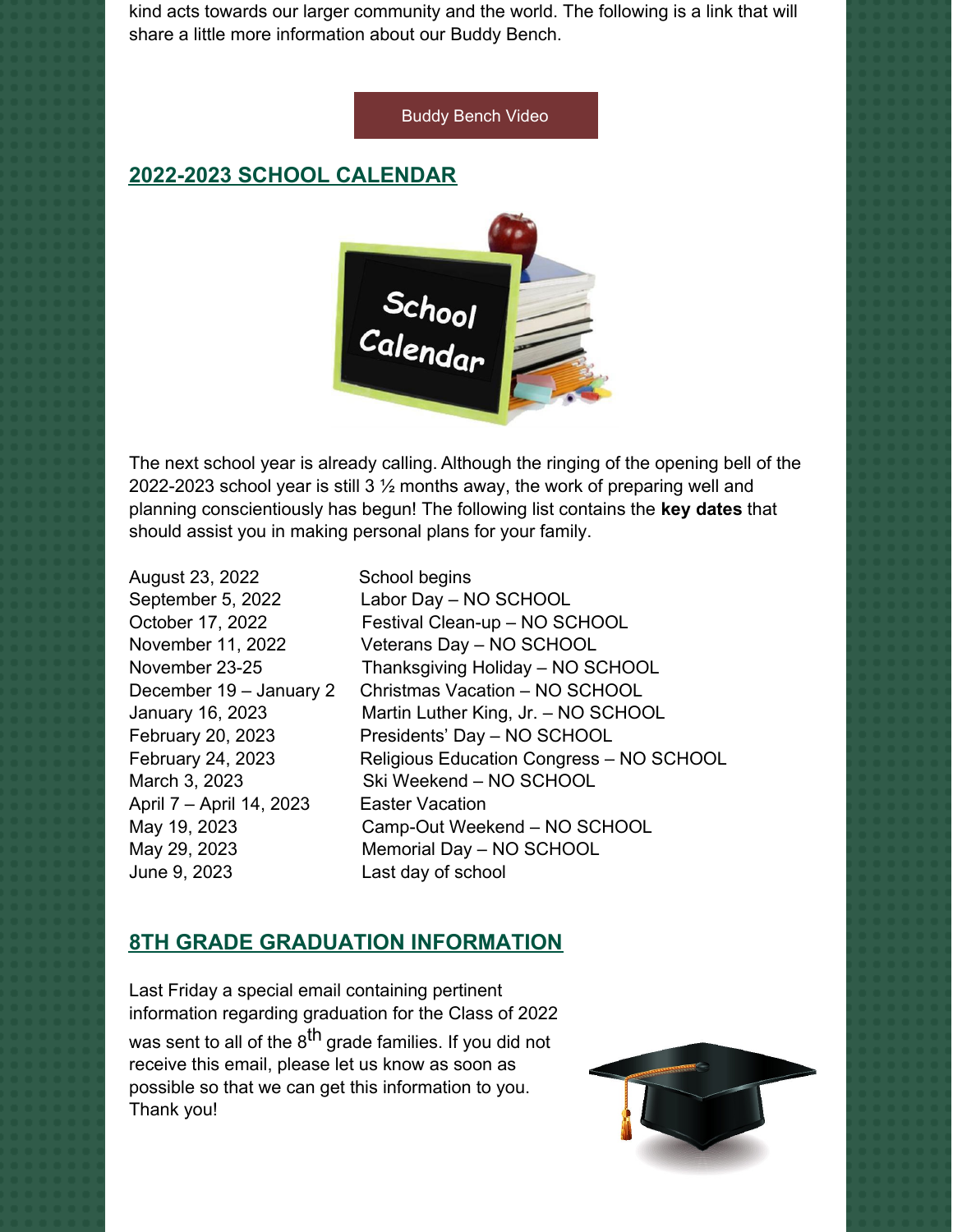# **SPA CONDUCT REMINDERS**



This is just a reminder that students may NOT bring or utilize airpods while they are on campus during school days. If these devices are found in their possession, they will be taken and held for parents to pick up from the school administration.

Also, please remind your students that they may not engage in selling or purchasing personal items with one another here at school. Activities like this must be conducted outside of school. Your support regarding both of these issues will be greatly appreciated.

# **SPA BUSINESS BREAKFAST**

The St. Paul the Apostle Business Breakfast group will meet again on Tuesday, May 10, at 8:00 a.m. at John O'Groats. Come meet your fellow parishioners and school parents, and hear **Alex Corral** speak about his business. Alex owns the Joe Agency, a multicultural media and advertising agency that tells stories from a non-traditional lens. He represents brands like Ford, Chrysler, and the Dodgers, and is creating a Metaverse with multicultural focus.



The St. Paul the Apostle Business Breakfast is a

community of St. Paul parishioners and school parents who share the joys, struggles, successes, failures and lessons of their business lives, and discern how we do, or can, live our Catholic faith through our professions.

Please sign up here. The first 20 breakfasts will be comped by our sponsor, All World Communications.

**<https://www.signupgenius.com/go/10C0C4BAAA928AAF49-spabusiness3>**

# **WE JOG FOR ST. JUDE'S!**



Once again this year, we will be continuing our support for St. Jude Children's Research Hospital. On Friday, May 13, we will have a walk/jog event with each grade level participating to help support the life-saving work done by St. Jude's, and for the children and families who directly benefit. St. Jude Children's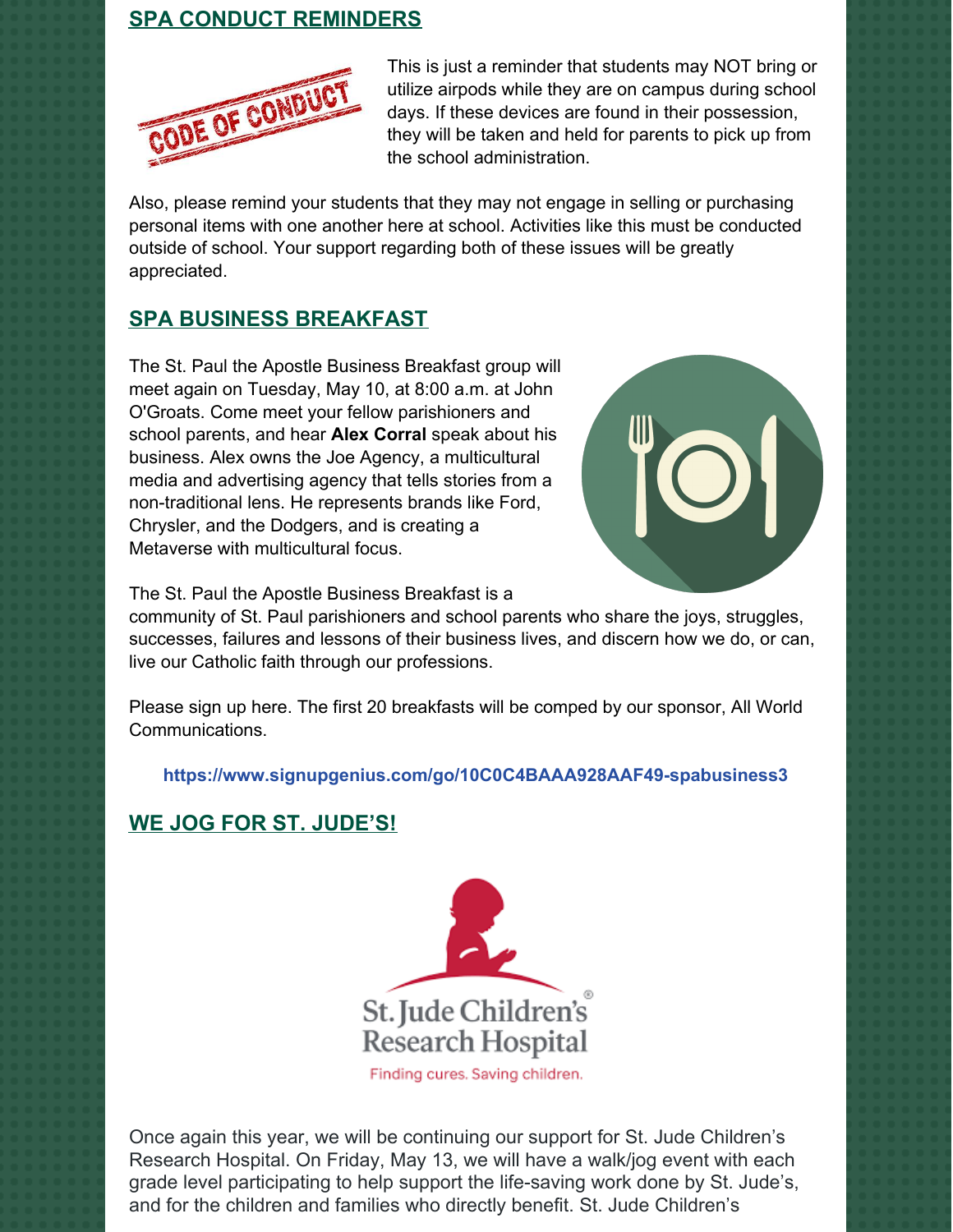Research Hospital is working toward the day when no child will die from cancer!

You have undoubtedly seen the requests for support on various media sources, as well as on products in your local stores. We at St. Paul's have a more direct connection to SJCRH. Two alums of our school, Ryan and Jake Kirschner, are the great-grandchildren of St. Jude founder, Danny Thomas. Now, along with their studies in college and Notre Dame High School respectively, Jake and Ryan continue to work to support the vital research and care for all of SJCRH patients and their families. The newest addition to SJCRH's efforts has involved moving over 700 Ukrainian children with cancer to safety in order to continue their treatment.

We are asking that you sponsor your child(ren)'s efforts in the walk/jog event in whatever donation amount works for your family.

The link for SPA donations is:**http://fundraising.stjude.org/stpaulgives**

1. On Friday, May 13, students may wear their favorite exercise-wear that is appropriate for school.

2. Students who decorate a t-shirt with a message like "I Jog for St. Jude's" will receive a Free-Dress Pass to use on a day of their choice.

3. We will have a DJ to motivate students while each class walks/jogs around a "track" in the gym for 20 minutes.

4. At the end of the day, students will be given an Otter Pop frozen treat to celebrate their efforts. This treat is not a reward because the reward is in being kind to others. It's just our way of saying "thank you."

As always, thank you for your never-ending and generous support of very worthy causes!

# **CYO TRACK & FIELD RESULTS**



Congratulations to all of the Track Team members for their efforts and achievements in the CYO Track Meet this year! Their representation of St. Paul the Apostle School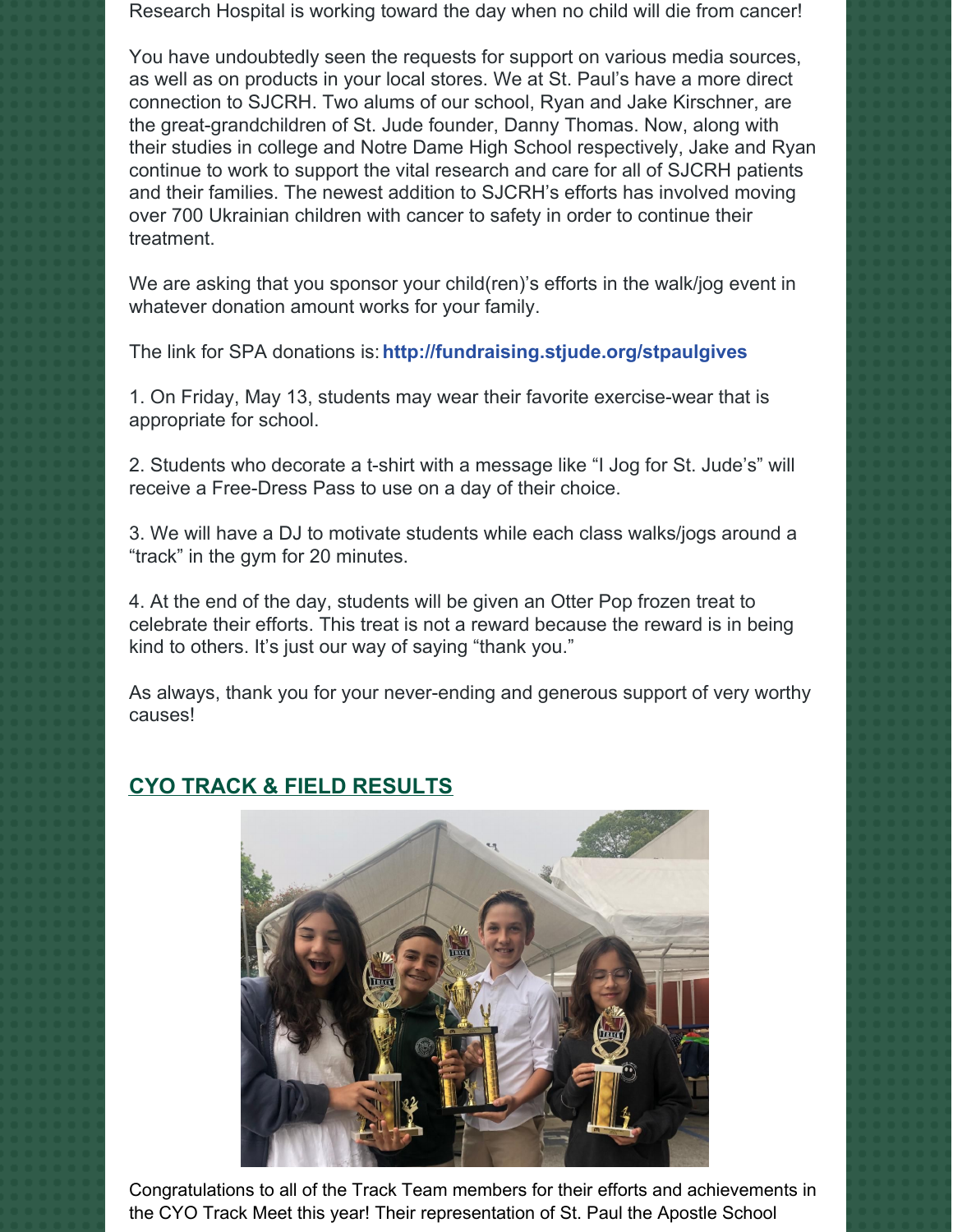made us all proud of both their athletic skills AND their Christian sportsmanship. If this was easy to do, everyone would be doing it. Their enthusiasm and dedication definitely contributed to their accomplishments. Keep up the good work, SAINTS!

#### *Overall Team Results:*

Girls Varsity received 4th Place overall with 28 total points. Girls B tied for 4th Place overall with 31 total points. Boys B received 1st Place overall with 53 total points

### *Team Results:*

Girls A 4x400 team finished 2nd overall with a time of 4:54. Girls A 4x100 team finished 5th overall with a time of 59.82 seconds. Girls B 4x100 team finished 6th overall with a time of 1:02.45. Girls B 4x400 team finished 2nd overall with a time of 5:06.63. Boys B 4x100 team finished 1st overall with a time of 56.61 seconds.

#### *Girls Individual Results:*

Chloe Stapleton finished 6th overall in the 1600 meters with 6:58. Leah Caballero finished 7th overall in Shot Put with a throw of 24-05 ft. Zara Giannini finished 8th overall in Shot Putt with a throw of 23.10 ft. Alianna Hong finished 3rd overall in Javelin with a throw of 93-03 ft. Zara Giannini finished 5th overall in Javelin with a throw of 70-05 ft. Elle Stromsborrg finished 3rd overall in the 200 meters with a time of 29.76. Elle Stromsborg finished 2nd overall in the 400 meters with a time of 1:06.53.

#### *Boys Individual Results:*

Albert Sanford finished 2nd overall in Shot Putt with a throw of 34-09 ft. William Slapnicka finished 1st overall in Javelin with a throw of 109-04 ft. Ashton Bates finished 2nd overall in the 100 meter with a time of 13.87 seconds. Leo Manubens finished 5th overall in the 200 meters with a time of 30.23 seconds. Dean Callahan finished 3rd overall in the 400 meters with a time of 1:08.26. Cooper Kun finished 4th overall in the 800 meters with a time of 2:45.90. Cooper Kun finished 7th overall in the 1600 meters with a time of 6:28.33.

# **NEW: SPA BADGE POLICY**

Just a reminder that last week we began the implementation of our SPA Badge Safety Program. Parents who submitted the requested photos had their ID badges made and sent home with the students. If you have not yet submitted the requested photos, please do so as soon as possible. Anyone who must enter the campus without a badge in hand will have to receive a "Visitor Pass". This policy applies to grandparents, babysitters, and anyone else who will be picking your children up from school on a regular basis. Thank you for your cooperation regarding this additional safety procedure for our school campus.



### **GET VACCINATED!**